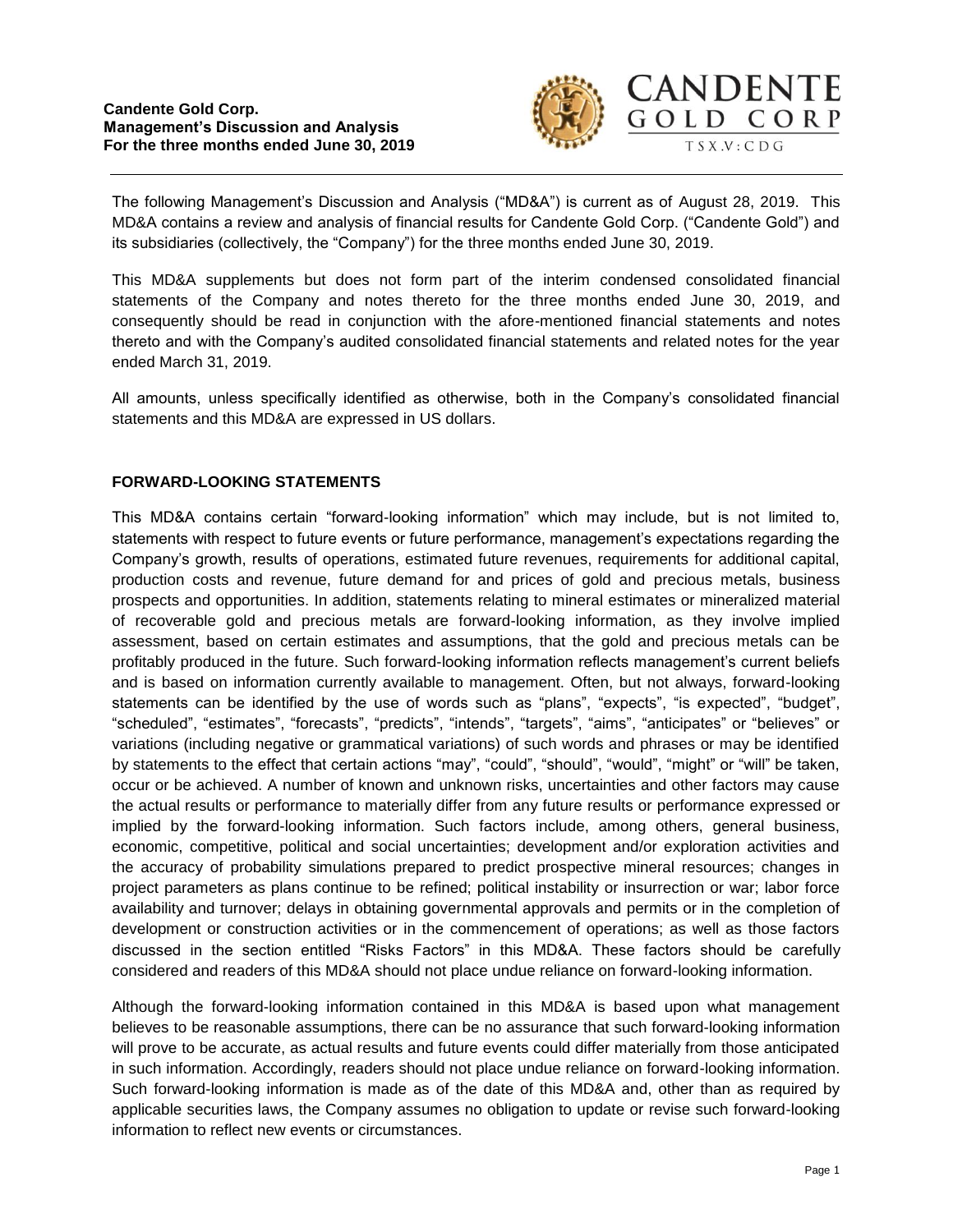

#### **USE OF NON-GAAP MEASURES**

In this document, we refer to terms that do not have any standardized meaning prescribed by International Financial Reporting Standards ("IFRS"). Usage of these terms may vary from the usage adapted by other companies and cannot be reconciled to comparable terms in the issuer's interim condensed consolidated financial statements for the three months ended June 30, 2019.

In this document and in the Company's consolidated financial statements, unless otherwise noted, all financial data is prepared in accordance with IFRS.

#### **BUSINESS OVERVIEW**

The Company is principally engaged in the exploration and development of mineral properties in Mexico and Peru. The Company is in the exploration stage as its properties have not yet reached commercial production and none of its properties is beyond the preliminary exploration stage. All work presently planned by the Company is directed at defining mineralization and increasing understanding of the characteristics of, and economics of, that mineralization.

The Company's principal asset is the El Oro gold-silver property located in the states of Mexico and Michoacan, Mexico (the "El Oro Property" or the "Property"). As of the date of this MD&A, the Company holds a 100% interest in the El Oro Property.

Matters in prior periods related to the ongoing development of the various projects have been disclosed in previous MD&A's filed on SEDAR.

#### **Mexico**

#### El Oro Property

The Company's principal asset is the El Oro gold-silver property located in the states of Mexico and Michoacan, Mexico ("El Oro Property"). As of the date of this MD&A, the Company now holds a 100% interest in the El Oro Property, having purchased in January 2017 the remaining 30% from a whollyowned subsidiary of Goldcorp Inc. Management has been reviewing all previous exploration results on the project and re-focusing targets for future exploration. One key area is the border zone of the historical Esperanza and Mexico Mines where several high-grade gold-silver intersections in several veins and structures were intersected by previous drilling by the Company. Since this area was drilled, a structural study identified northeasterly controls to high grades, which fits the nature of this mineralized zone. Future drilling will target this border area as well as 31 other recently identified exploration targets. In addition to the El Oro Property, the Company has the right to process tailings left from pre-1930s milling of ores from the Mexico mine on the San Rafael vein in the El Oro District ("Tailings Project"). The Company has been evaluating the potential for the historic tailings to generate near-term cash flow. The Mexico Mine Tailings have had extensive historic and recent assessments including drill testing and metallurgical test work. In addition to the Mexico Mine Tailings, the Company has a right of first refusal to also process three other tailings deposits. All four tailings deposits lie within the town of El Oro and are adjacent to existing road access, power and water services.

Studies by the Company have determined that the Mexico Mine Tailings contain an Inferred Resource\* of 1,267,400 tonnes grading 2.94 Au g/t, 75.12 Ag g/t containing 119,900 ounces of gold and 3,061,200 ounces of silver.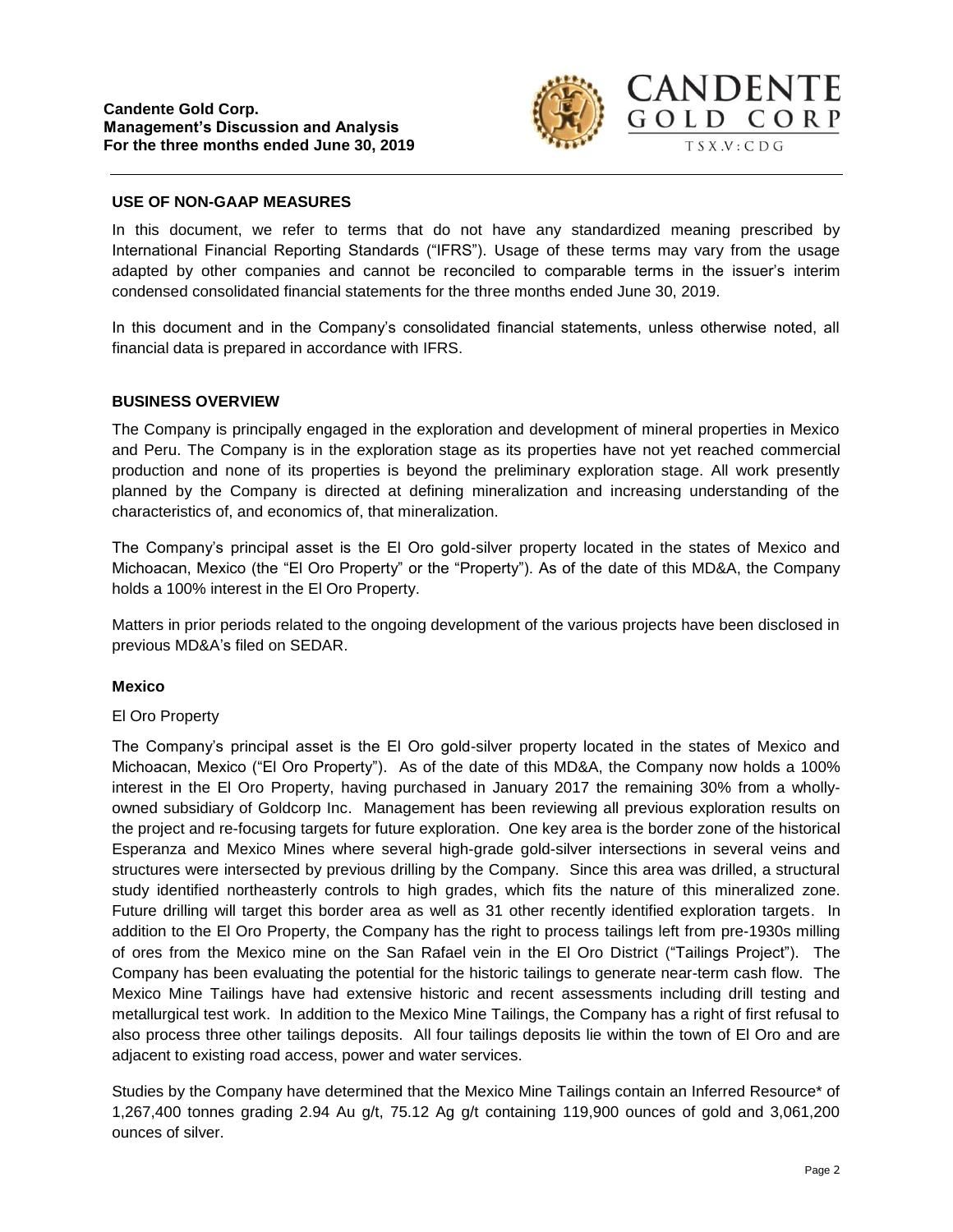

In September 2017, the Company entered into a revised agreement with the Municipality of El Oro ("Municipality") for the access and processing rights to the tailings deposits. The agreement now provides the Company with the right to recover all available gold and silver from the tailings deposit and pay to the Municipality an 8% Net Profits Interest ("NPI"). The Company is also entitled to retain the first \$1,500,000 of the 8% NPI payable to the Municipality.

On March 8, 2016, the Company entered into an agreement with Sun River Gold Crop. ("SRG" or "Sun River") to grant SRG the right and option to earn a 51% interest in the Company's tailings project in El Oro Mexico. On November 9, 2018, the 2016 Agreement was superseded by a new Letter of Intent ("LOI") granting SRG the right and option to further test and, if proven economic, develop and operate the Company's tailings project in El Oro Mexico (the "Tailings Project"), through an indirect ownership of Candente Gold´s Mexican subsidiary, CCM EL Oro Jales, S.A. de C.V. ("CCM El Oro Jales"), according to the agreement CCM EL Oro Jales executed with the Municipality of El Oro.

The LOI was superseded by a definitive agreement signed in November 2018. In order to exercise the option, Sun River is required to make staged payments totaling US\$300,000, over a period of fifteen months, commencing upon the date of signing of the LOI (US\$170,000 paid to date); bring the mine tailings properties into commercial production within 36 months of the effective date of the option agreement; and grant to the Company a 10% of net profits ("NPI") life of mine royalty on production from the properties. The definitive agreement also allows SRG to reduce the NPI payable to the Company to 5% by paying an additional US\$200,000 in increments of \$50,000 at the end of each quarter, commencing 18 months from the date of the LOI. Upon making the totality of the staged payments and, if commercial production has been achieved on time, Sun River will indirectly acquire a 100% interest in CCM El Oro Jales.

Sun River will also be responsible for the obligation to pay an additional 8% NPI to the Municipality of El Oro (the "El Oro Royalty"). Candente Gold (through its Mexican subsidiary CCM El Oro Jales) has the right to recover all available gold and silver from the Mexico mines tailings deposit and pay to the Municipality of El Oro an 8% Nets Profits Interest royalty, after retaining the first US\$1.5M from the El Oro Royalty. Sun River must direct the first US\$1.5M from the El Oro Royalty to the Company. Therefore, upon commercial production, the Company will start receiving a 5% NPI royalty and the first US\$1,500,000 of the El Oro Royalty.

Sun River Gold is a private mining company registered in Nevada and owned and operated by experienced gold mining investors, mineral economists, metallurgists, metallurgical engineers and business development entrepreneurs. The Board of Sun River Gold currently comprises four owners/directors most of whom have fifteen or more years working in Mexico exploring, permitting and operating mines.

\*Note: Mineral Resources are not Mineral Reserves and do not have demonstrated economic viability. All figures have been rounded to reflect the accuracy of the estimate. For more information, see "National Instrument 43-101 Technical Report on the Inferred Mineral Resource Estimate of the Mexico Mine Tailings" prepared by Nadia Caira, P.Geo. and Allan Reeves, P.Geo., dated August 25, 2014 with an effective date of July 8, 2014 (the "Technical Report") available at www.sedar.com.

For the year ended March 31, 2017, bi-annual land holding payments were made by Goldcorp. When the Company acquired the remaining 30% of the El Oro property in January 2017, these payments became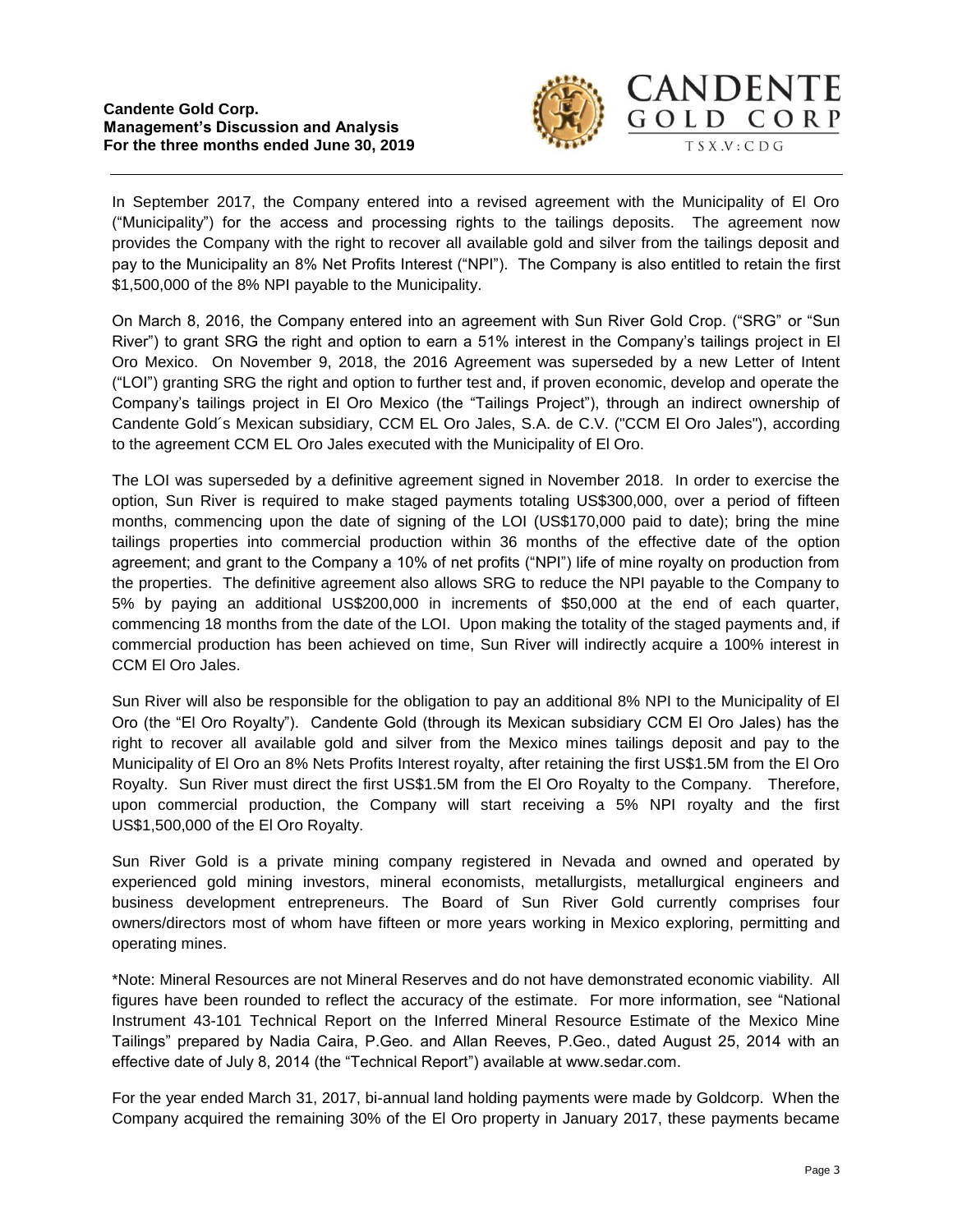

the responsibility of the Company, and, as at June 30, 2019, \$585,822 (March 31, 2019 - \$472,003) has been accrued as a liability to the Mexican government for land holding costs.

During the year ended March 31, 2019, the Company recorded an impairment charge of \$7,949,175 on the El Oro property. The charge was in keeping with the Company's accounting policies and IFRS. Should the circumstances arise in the future IFRS permits a reversal of charges; the Company will be maintaining the title and continue to seek opportunities to advance the project

# **Peru**

As at June 30, 2019, the Company has maintained in good standing portions of the Tres Marias and Las Brujas properties. These properties are early-stage gold and gold-silver exploration projects in Peru.

#### **QUARTERLY HIGHLIGHTS**

#### *Financial Condition*

The Company ended the period with cash of \$3,399, a decrease of \$61,056 from March 31, 2019.

#### *Financial Performance*

Net loss for the quarter ended June 30, 2019, was \$155,218 compared to \$91,673 for the quarter ended June 30, 2018, representing an increase of \$63,545. The majority of the increase is related to the increase in exploration expenses.

Exploration expenses were \$114,719 for the quarter ended June 30, 2019 compared to \$51,075 in the comparable quarter for 2018. The increase is related to a higher provision for mining fees of \$64,426. In addition to an increase in the rate charged for mining fees for 2019, the Company has made an additional accrual in the current period to adjust for an under accrual for 2018.

General and administrative expenses for the three months ended June 30, 2019 were \$41,272 compared to \$37,080 for the same quarter in the prior year, representing an increase of \$4,192.

Material variances in general and administrative expenses are as follows:

Legal fees are higher by \$11,680 for the quarter ended June 30, 2019 largely due to a recovery of legal fees of \$8,550 from Sun River in the quarter ended June 30, 2018.

Share-based payments were \$1,396 for the quarter ended June 30, 2019 compared to \$8,641 for the same period in 2018. The higher expense in 2018 is due to the fact that 1,600,000 options were issued during the period ended June 2018 and the vesting of options is higher at the beginning of the vesting term. No options were issued during the period ended June 30, 2019 and the expense incurred in the current period is related to the vesting of options issued in a prior period.

# *Cash Flows*

Net cash used in operating activities for the three months ended June 30, 2019 was \$52,658 compared to \$46,477 for the three months ended June 30, 2018. Net cash used for investing activities for the period ended June 30, 2019, was \$8,398 compared to a cash inflow of \$26,638 for the quarter ended June 30, 2018 due to the receipt of \$30,000 in option payments from Sun River in the prior year period.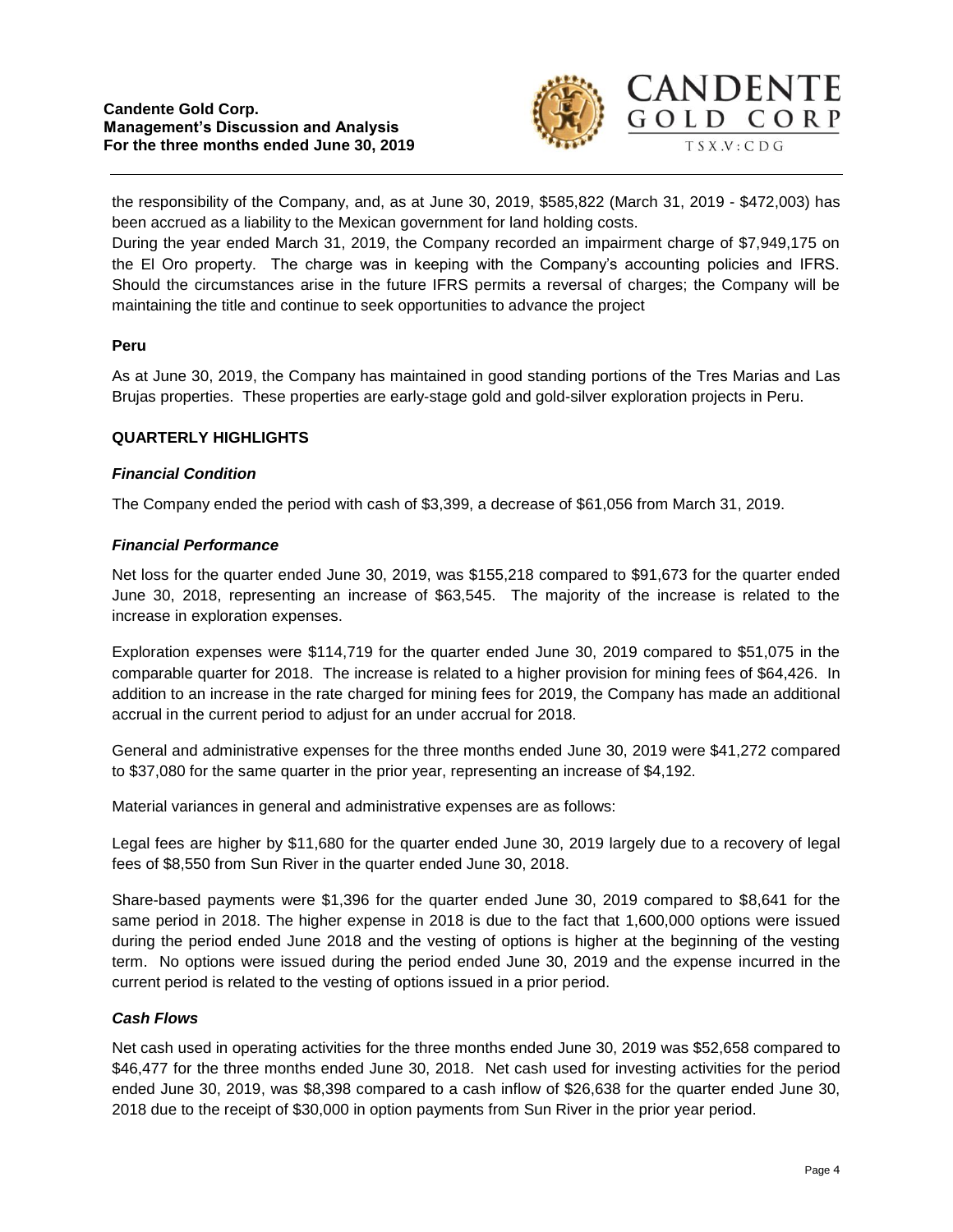

#### *Liquidity and Capital Resources*

Working capital is negative \$1,587,877 which includes \$739,024 in amounts due to related parties, primarily consisting of a liability to Candente Copper Corp., a company with shared administrative expenses, common directors and management.

The Company anticipates that during the next twelve months, a substantial portion of available capital resources will be used to pay trade payables and accrued liabilities and commitments related to ongoing exploration activities in Mexico and Peru.

The Company does not generate cash flows from operations and accordingly, the Company will need to raise additional funds by entering into a joint venture agreement or through the issuance of securities or resource-secured debt. Although, the Company has been successful in raising funds in the past there can be no assurance that the Company will be able to raise sufficient funds in the future, in which case the Company may be unable to meet obligations in the normal course of business. These factors may cast significant doubt regarding the Company's ability to continue as a going concern. Should the Company be unable to discharge liabilities in the normal course of business, the net realizable value of the Company's assets may be materially less than amounts on the statement of financial position.

# **COMMITMENTS AND CONTINGENCIES**

Company has no material or significant commitments or contingencies.

# **RELATED PARTY TRANSACTIONS**

Related parties consist of companies owned by executive officers and directors. The following is a list of the related parties that the Company enters into trading transactions with:

- Ridley Rocks Inc. Management and exploration fees
- SW Project Management Project management and exploration fees
- Michael Thicke Geological Consulting Inc. Exploration fees
- Candente Copper Corp. shared administrative expenses with a Company related by directors and management in common

The Company incurred the following fees and expenses in the normal course of operations for key management personnel for the three months ended June 30, 2019 and 2018. Expenses have been measured at the exchange amount that is determined on a cost recovery basis.

|                              |        | Three months ended June 30, |        |  |
|------------------------------|--------|-----------------------------|--------|--|
|                              | 2019   |                             | 2018   |  |
| Salaries and management fees | 14,136 |                             | 9,294  |  |
| Share-based payments         | 1,250  |                             | 7.291  |  |
|                              | 15,386 |                             | 16,585 |  |